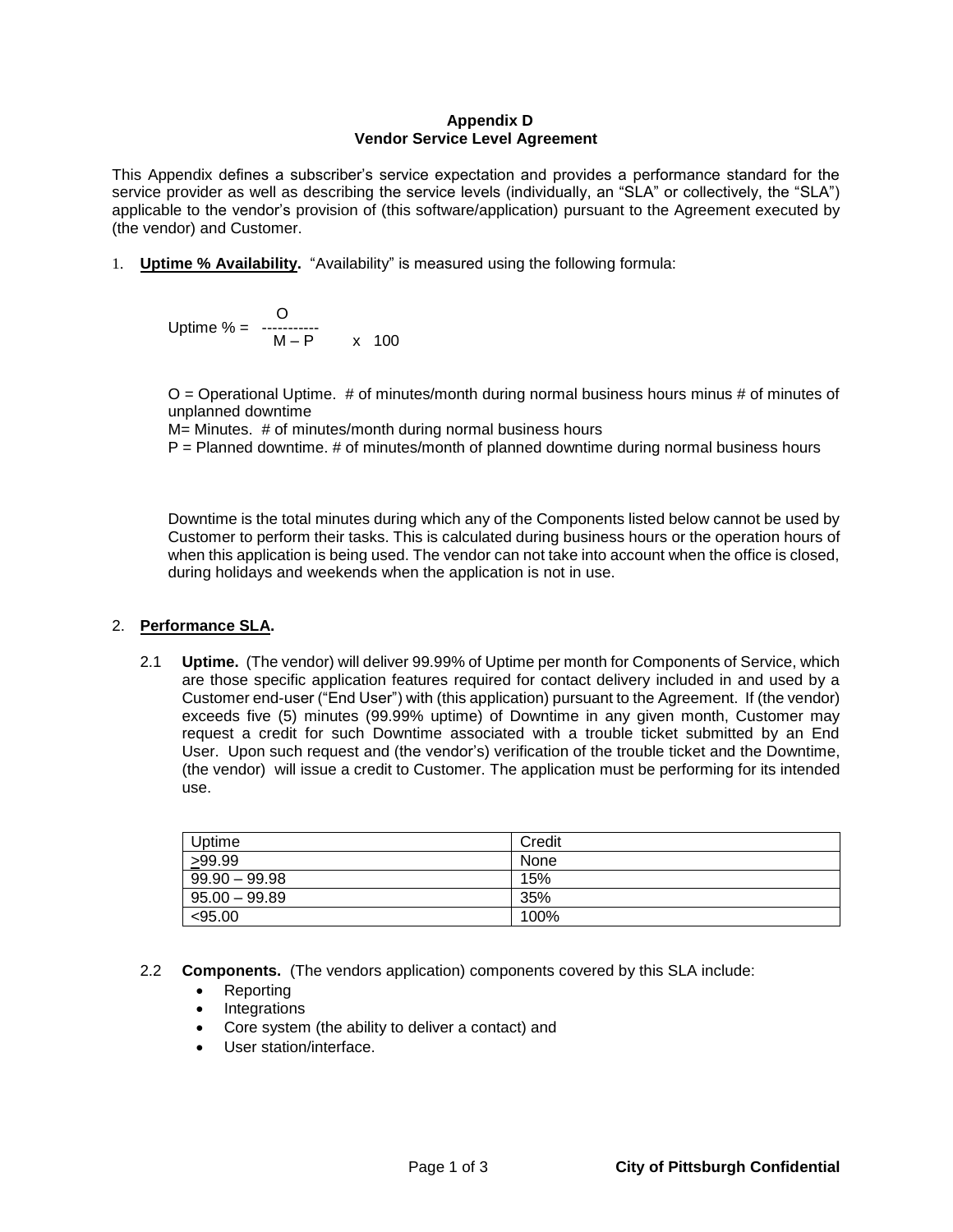## 2.3 **Credits.**

- 2.3.1 For any complete component failure experienced by an End User on any given day which does not meet the 99.99% Uptime service level described above, upon request, (the vendor) will credit the Customer a percentage of the monthly recurring charges ("MRC") as outlined above. The maximum credit payable in any monthly billing period will not exceed one hundred percent (100%) of the aggregate MRC for all service billed to Customer in the month for which an SLA claim is made.
- 2.3.2 Downtime does not include any time during which any of the Components could not be used by Customer to perform their tasks due to the following:
	- End User's equipment, software, facility, databases, or operator error;
	- An interruption in End User's connection to the Internet;
	- An interruption in End User's telephony or voice service, local or long distance;
	- Maintenance of Component software;
	- Force Majeure events as defined in the Agreement.
- 2.3.3 Requests for a credit must be submitted to (the vendor) within thirty (30) days following the date of the outage. (The vendor) considers a request submitted when (the vendor receives from Customer an email requesting a refund and identifying:
	- The Customer's name and business unit ID;
	- Date(s) and approximate beginning/ending time of the outage for that specific month; and
	- The system component(s) affected by the outage.

2.3.4 (The vendor) will provide the credit within ninety (90) days following the month in which Customer's credit request was received.

#### 3. **Maintenance.**

 3.1 The vendor will perform system administration duties as required to maintain service levels described below and to facilitate timely restoration of customers data and operations. If necessary, following unanticipated interuptions of the subscribed services, (the vendor) will implement network security measures to minimize the likelihood of unatnticipated interuptions of the subscribed services. The vendor will ensure to provide the customer with no less than forty-eight (48) hours' notice prior to subscribed services unavailability due to unplanned maintenance (other than the vendor's standard maintenance window between the hours of 9:00 PM (21:00) Friday and 12:00 AM (12:00) Sunday Eastern Standard time. The vendor must ensure to provide as much notice as possible under the circumstances to provide updates and fixes which may be applied on a more urgent basis. (The vendor) will provide five (5) business days notice prior to any planeed network, server hardwre, operating environment, or database modifications of a material nature.

#### 4. **Reporting/Auditng.**

4.1 In support of the subscribed services, (the vendor) will provide the City of Pittsburgh with periodic reporting on their Service Provider's performance as compared to the defined Service Levels, including why the performance was lacking if it was; what the Service Provider intends to do about ia and what remedy is due. For purposes of this Agreement periodic reporting shall mean <insert frequency>.

 4.2 City of Pittsburgh will also require the ability to audit vendor's records to ensure that service levels were calculated properly.

#### 5. **Support.**

5.1 In support of the subscribed services, (the vendor) will provide the customer with A) Telephone number to contact the customer service center, (the vendors) live technical support team who will be available from (am- pm) Monday to Friday (Standard time) B) One or more email addresses that will respond within an hour of receipt of email C) Provide an escalation path if A-B do not respond.